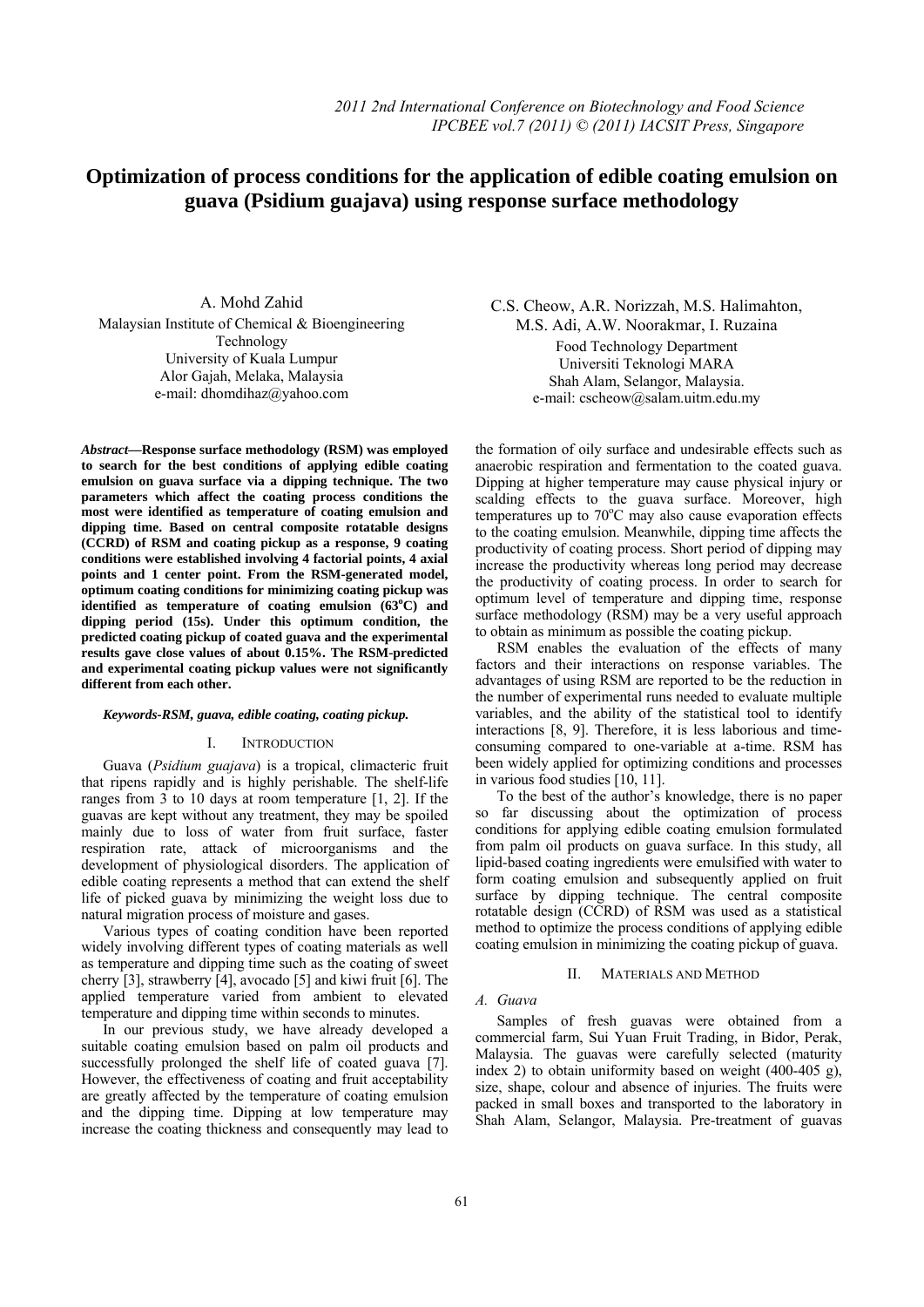were made according to the method applied by [12]. Selected guavas were unwrapped, washed and sanitized in potassium sorbate 0.5% for 2-3 minutes and left to dry at ambient conditions (25-27°C, RH 80-90%). Guavas were labeled before being dipped in the coating emulsion at desired temperature and dipping time.

#### *B. Coating Ingredients*

Refined, bleached and deodorised palm kernel olein and palm stearin with a slip melting point of 49.6°C and iodine value 40.3 were obtained from Cargill Palm Products Pte. Ltd., Port Klang, Malaysia. Beeswax (Sigma-Aldrich, GmbH, Sternheim, Germany) was purchased from a local supplier. All other chemical and ingredients used were either of analytical or food grade.

## *C. Preparation and Application of Coating Emulsion*

The coating emulsion was prepared conceptually similar to the method applied by several researchers [13, 14]. Beeswax (1% w/v) was heated up to 90 $^{\circ}$ C in distilled water while being stirred on hot plate (Fisher Scientific, USA) until the solution became clear. Palm stearin (4.5% w/v), palm olein (1% w/v) and emulsifier (Tween 40, 0.5% v/v, Sigma-Aldrich, GmbH, Sternheim, Germany) were added immediately followed by high speed mixing using an Ultra Turax T10 (IK $A^{\otimes}$ , Germany). The coating emulsions were cooled while stirred to the desired temperature before applying to the fruit.

# *D. Coating Pickup*

Coating pick-up was determined by the difference in weight of guava before and after the coating process. The coated fruit was consistently dried under forced-air of a table fan for 5 minutes before weight measurement. The procedure for measurement of coating pick-up has been described by previous study [15, 16].

## *E. Experimental Design and Statistical Analysis*

The process condition of coating application was optimized using the CCRD of RSM software (Design-Expert Version 6.0.4 Stat-Ease Inc., Minneapolis, USA). Each variable was examined at five different levels (relatively low, low, basal, high, relatively high) coded  $(-, -, 0, +, ++)$  as shown in Table 1. The design required 29 runs derived from 9 combinations of the independent variables performed in random order, including replicates of the centre region and factorial points. The responses obtained were subjected to an analysis of variance (ANOVA), R-square and were evaluated for lack of fit (LOF). Accordingly, an equation (1) in terms of coded of second-order polynomial could be calculated of the type:

$$
Z = \beta_0 + \beta_1 A + \beta_2 B + \beta_{12} AB + \beta_{11} A^2 + \beta_{22} B^2 \tag{1}
$$

where, Z was the dependent variable (coating pickup); A and B were the independent variables for temperature of coating emulsion and dipping time, respectively;  $\beta_0$  was the regression coefficient at center point;  $β_1$ , and  $β_2$  were linear coefficients;  $\beta_{12}$ , was second-order interaction coefficients;

and  $\beta_{11}$ , and  $\beta_{22}$  were quadratic coefficients. Optimum composition was obtained using the optimization module of RSM software. The experimental and predicted values were compared in order to determine the validity of the developed model. The verification of model was performed similar to the method applied by previous study [17].

Statistical Analytical software SAS was applied at significance level 0.05. Values followed by the same letter are not significantly different.

#### III. RESULTS AND DISCUSSION

Details about the experimental runs, temperature of coating emulsion, dipping time as well as the percentage of coating pick-up were tabulated in Table 1.

TABLE 1. COATING PICKUP AS A FUNCTION OF TEMPERATURE AND DIPPING TIME OF EDIBLE COATING EMULSION.

| Standard                 | Run            | A:Temperature<br><b>B</b> : Dipping |              | Z: Coating |
|--------------------------|----------------|-------------------------------------|--------------|------------|
|                          |                | $(^{\circ}C)$                       | time(s)      | pickup (%) |
| $\mathbf{1}$             | 19             | $50(-)$                             | $10(-)$      | 1.09       |
| $\frac{2}{3}$            | 14             | $50(-)$                             | $10(-)$      | 0.96       |
|                          | 9              | $50(-)$                             | $10(-)$      | 0.99       |
| $\overline{\mathcal{L}}$ | 29             | $70 (+)$                            | $10(-)$      | 0.26       |
| 5                        | 26             | $70 (+)$                            | $10(-)$      | 0.30       |
| 6                        | 22             | $70 (+)$                            | $10(-)$      | 0.28       |
| 7                        | 23             | $50(-)$                             | $30 (+)$     | 1.13       |
| 8                        | 27             | $50(-)$                             | $30 (+)$     | 1.11       |
| 9                        | 5              | $50(-)$                             | $30 (+)$     | 1.19       |
| 10                       | 21             | $70 (+)$                            | $30 (+)$     | 0.30       |
| 11                       | $\overline{4}$ | $70 (+)$                            | $30 (+)$     | 0.41       |
| 12                       | 25             | $70 (+)$                            | $30 (+)$     | 0.43       |
| 13                       | 17             | $45.86(-)$                          | 20(0)        | 1.32       |
| 14                       | 13             | $45.86(-)$                          | 20(0)        | 1.39       |
| 15                       | 18             | $45.86(-)$                          | 20(0)        | 1.40       |
| 16                       | 11             | $74.14 (++)$                        | 20(0)        | 0.35       |
| 17                       | 24             | $74.14 (++)$                        | 20(0)        | 0.29       |
| 18                       | 16             | $74.14 (++)$                        | 20(0)        | 0.40       |
| 19                       | 1              | 60(0)                               | $5.86(-)$    | 0.42       |
| 20                       | 3              | 60(0)                               | $5.86(-)$    | 0.37       |
| 21                       | 20             | 60(0)                               | $5.86(-)$    | 0.33       |
| 22                       | 12             | 60(0)                               | $34.14 (++)$ | 0.52       |
| 23                       | 10             | 60(0)                               | $34.14 (++)$ | 0.62       |
| 24                       | 15             | 60(0)                               | $34.14 (++)$ | 0.69       |
| 25                       | $\overline{c}$ | 60(0)                               | 20(0)        | 0.25       |
| 26                       | 6              | 60(0)                               | 20(0)        | 0.23       |
| 27                       | 28             | 60(0)                               | 20(0)        | 0.29       |
| 28                       | 7              | 60(0)                               | 20(0)        | 0.24       |
| 29                       | 8              | 60(0)                               | 20(0)        | 0.21       |

# *A. Model Fitting and Analysis of Response*

A good process condition should be able to minimize the percentage of coating pickup after five minutes of drying period. Table 2 presents the summary of the results for fitting a model. Fitting of the data to various models (i.e. linear, two factorial interactions (2FI), quadratic and cubic) showed that the reactions of temperature of coating emulsion and dipping time in minimizing coating pickup were most suitably described by a quadratic polynomial model.

#### TABLE 2. RESULTS SUMMARY OF FITTING A MODEL IN THE OPTIMIZATION OF COATING CONDITIONS.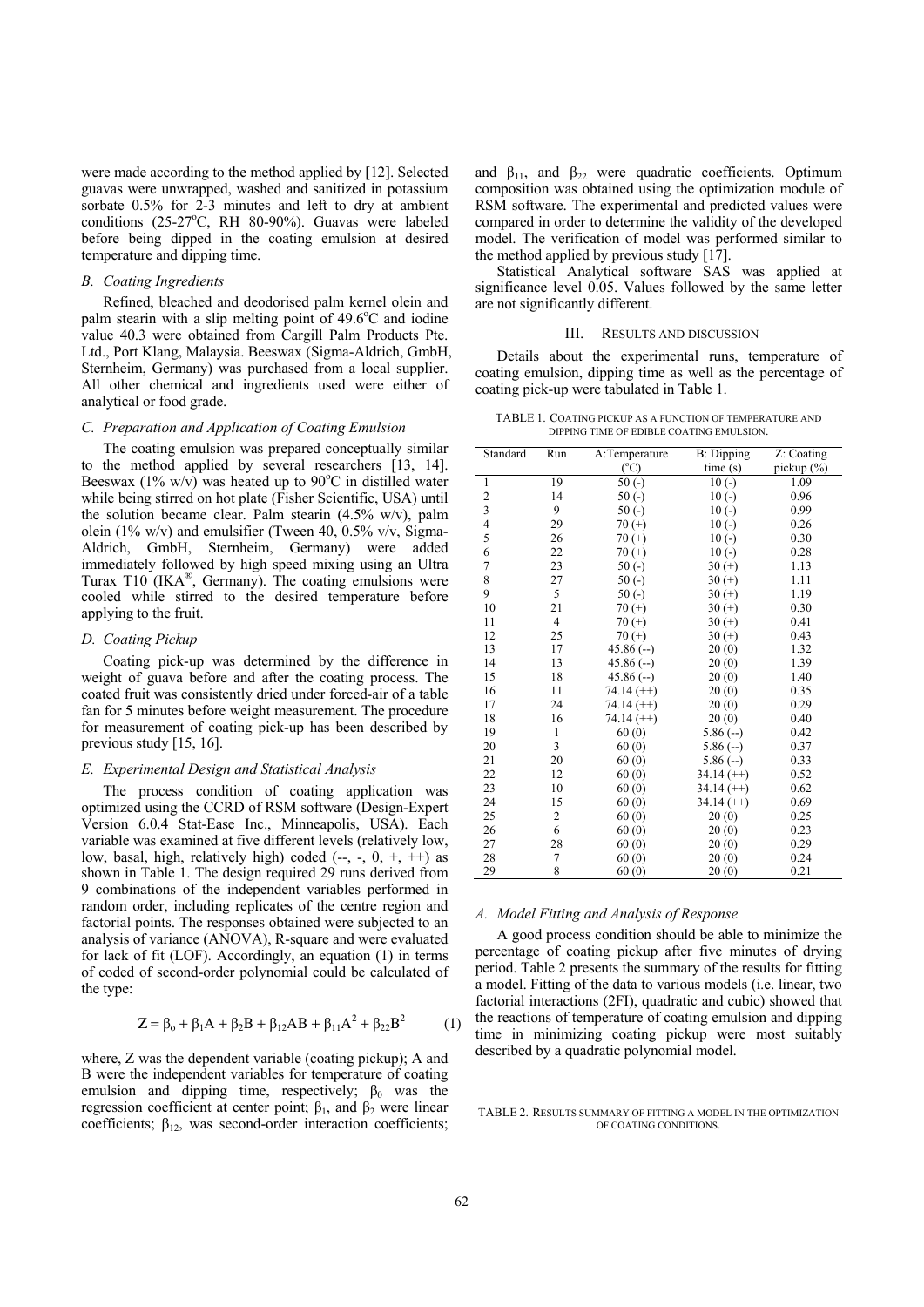| Source    | Sequential | LOF      | R-      | Adj R-  | <b>PRESS</b> |
|-----------|------------|----------|---------|---------|--------------|
|           | P-value    | P-value  | Squared | Squared |              |
| Linear    | < 0.0001   | < 0.0001 | 0.7230  | 0.7017  | 1.51         |
| 2FI       | 0.9099     | < 0.0001 | 0.7231  | 0.6899  | 1.55         |
| Ouadratic | < 0.0001   | 0.3285   | 0.9859  | 0.9829  | 0.10         |
| $Cubic*$  | 0.4324     | 0.1897   | 0.9870  | 0.9827  | 0.12         |

\* identified as aliased model.

The LOF test measured a variation of the data around the fitted model. If the model did not fit the data well, the LOF test would be significant. A model should be rejected if the result showed significance in the LOF test [18]. The analysis of variance to the models source revealed that the LOF test for the quadratic model was insignificant with a high of Pvalue (Probability>F) of 0.3285. This suggested that the quadratic polynomial model was statistically acceptable and could be used to predict the new response. Both linear and 2FI models showed significant results in the LOF test with a small P-value (Probability>F) of less than 0.0001, which indicated that the models were not statistically suitable and should be neglected. The cubic model was aliased (to the quadratic model) due to not enough experiments have been run to independently estimate all the terms for this aliased model. Thus, the cubical model would be simply neglected for further discussion.

The coefficient of determination, R-squared for the quadratic model was satisfactorily high at 0.9859 which also reflected the degree of fit of the model [19]. Further model reduction by removing the insignificant model terms might improve the values of R-squared and adjusted R-squared in the quadratic polynomial model. In the meantime, the predicted residual sum of square (PRESS) value measures how the model fits each point in the design. The lower the value of PRESS, the better the model fits the point. The quadratic model showed a relatively lower PRESS values than the other models. Lowest PRESS value supports the decision to select the quadratic polynomial model for further in depth study.

# *B. Model Reduction*

Table 3 shows the results of the ANOVA for the reduced quadratic model. By analyzing the difference between the initial model and the reduced model especially on the probability value, the term AB (2FI between temperature of coating emulsion and dipping time) was statistically identified as an insignificant model term. This was evidenced by the high value of probability  $\geq$  F (0.6310) when the term AB was included in the model. Reference [18] suggested that non-significant term can be dropped from a model or fixed at one level. Thus, we had decided to remove the term AB in order to improve the quadratic model.

Further analysis with the LOF test revealed that the higher value of probability>F was observed in the reduced model (0.4429) than that of the initial model (0.3285). This could also indicate the reduced quadratic model fits the data better than the initial model.

TABLE 3. ANOVA CALCULATED FROM THE REDUCED CCRD MODEL IN THE OPTIMIZATION OF COATING CONDITIONS.

| Source         | Sum of<br>squares | df | Mean<br>square        | F value | Prob > F |
|----------------|-------------------|----|-----------------------|---------|----------|
| Model          | 4.59              | 4  | 1.15                  | 416.45  | < 0.0001 |
| A              | 3.25              |    | 3.25                  | 1178.33 | < 0.0001 |
| в              | 0.12              |    | 0.12                  | 43.36   | < 0.0001 |
| $A^2$          | 1.22              | 1  | 1.22                  | 441.26  | < 0.0001 |
| R <sup>2</sup> | 0.21              |    | 0.21                  | 76.73   | < 0.0001 |
| Residual       | 0.066             | 24 | $2.76 \times 10^{-3}$ |         |          |
| Lack of fit    | 0.011             | 4  | $2.70 \times 10^{-3}$ | 0.98    | 0.4429   |
| Pure error     | 0.055             | 20 | $2.77 \times 10^{-3}$ |         |          |
| Cor total      | 4.66              | 28 |                       |         |          |

The statistical summary of the reduced model comprised of several important properties as listed in Table 4. Reference [20] suggested that the coefficient of variance (CV) should be less than the standardized value of 10%. The CV value (8.57%) of the reduced model was below than that of the standardized value. In the case of PRESS value, when the term AB was dropped the PRESS value decreased to 0.097, indicating that the term AB should be dropped from the model. Reference [20] suggested that for a good fit of a model,  $R^2$  should be at least 0.80. The R-squared value implied that 98.58% of the variations could be explained by the reduced model. Adjusted R-Square was used to measure the amount of variation around the mean which was adjusted for the number of terms in the model. The adjusted R-Square decreased as the number of terms in the model increased if those additional terms did not add value to the model. For instance, when the term AB was included, the adjusted R-Square decreased from 0.9834 to 0.9829, which indicated that the term AB did not contribute significantly to the response. The adequate precision measures the signal to noise ratio and a ratio higher than 4 indicates an adequate signal [18]. The value of adequate precision (52.70) of the reduced model was higher than that minimum value (4) and therefore the model can be used to navigate the design space.

TABLE 4. STATISTICAL SUMMARY OBTAINED FROM THE REDUCED CCRD MODEL IN THE OPTIMIZATION OF COATING CONDITIONS.

| Parameters                | Value  |
|---------------------------|--------|
| Standard deviation        | 0.053  |
| Mean                      | 0.61   |
| C.V                       | 8.57   |
| <b>PRESS</b>              | 0.097  |
| R-Squared                 | 0.9858 |
| Adjusted R-Squared        | 0.9834 |
| Predicted R-Squared       | 0.9792 |
| <b>Adequate Precision</b> | 52.705 |

The reduced model can also be represented by a coded equation as shown in (2). The equation is used to correlate a relationship between the two variables and the percentage of coating pickup.

$$
Z = 0.24 - 0.37A + 0.07B + 0.31A^{2} + 0.13B^{2}
$$
 (2)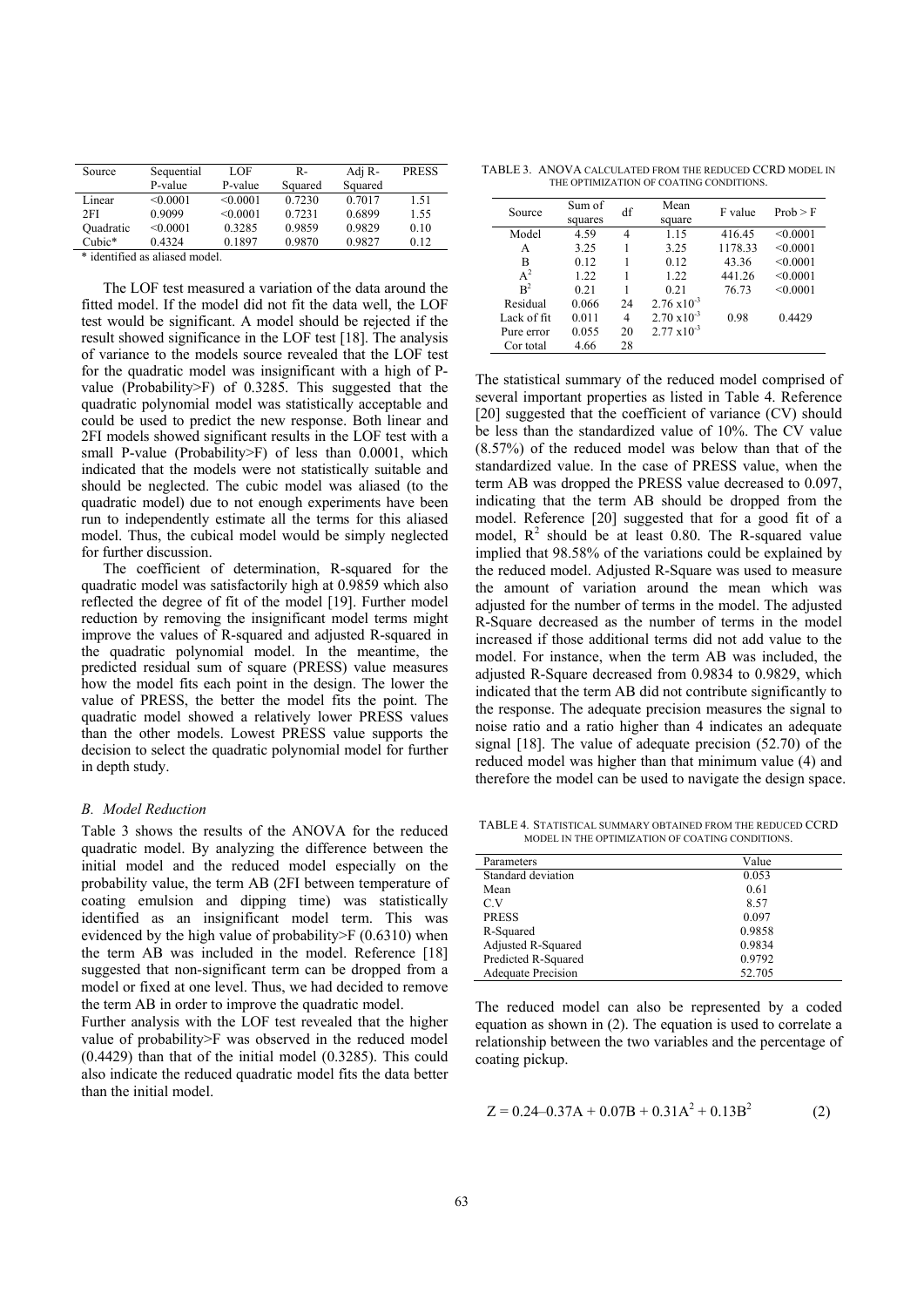## *C. Diagnostic and Optimum Coating Composition*

Fig. 1 shows the relationship between the coating pickup, temperature of coating emulsion and dipping time in the form of three-dimensional plot. The plot accommodate a spherical region with the lowest value of coating pickup could be observed at temperature range from  $60-70^{\circ}$ C and dipping time of 10-25 seconds. The highest value of coating pickup could be observed at temperature and dipping time ranging from 50-55°C and 25-30 seconds, respectively.



coating pickup as affected by the temperature of coating emulsion and dipping time.

In searching for the 'best' and optimum coating condition, proper consideration should be given to the required outcomes such as the guava surface should be covered as minimum as possible by the coating materials. In view of the above considerations, it was therefore decided to set a minimum goal for coating pickup with the application temperature of coating emulsion preferably not exceeding  $65^{\circ}$ C and the dipping time as short as possible. With these conditions set, the RSM software automatically generated many solutions for the optimized coating conditions as shown by some examples in Table 5.

TABLE 5. SOME EXAMPLES OF OPTIMIZED COATING CONDITIONS GENERATED BY THE RSM SOFTWARE BASED ON THE REDUCED CCRD MODEL.

| Solution<br>number | Temperature<br>$^{\circ}$ C) | Dipping<br>time<br>(S) | Coating<br>pickup<br>(%) | Desirability |
|--------------------|------------------------------|------------------------|--------------------------|--------------|
|                    | 62.75                        | 21.75                  | 0.18                     | 1.00         |
|                    | 63.14                        | 15.17                  | 0.15                     | 1.00         |
|                    | 62.39                        | 18.72                  | 0.17                     | 1.00         |

Solution number 2 had been chosen based on the above considerations and the small variations between the solutions number. The optimum coating conditions for minimizing coating pickup was identified as temperature of coating emulsion  $63^{\circ}\text{C}$  and dipping time 15 second. Using this optimized coating condition, the predicted response of coating pickup was about 0.15%. It should also be mentioned that the desirability value of all solutions showed satisfactory good values. The value can range from zero to one and it should only be evaluated relative to the upper and lower

limits that were chosen for the responses and variables. In this case, upper and lower limits of all variables were set according to the ranges of study while the coating pickup was set to be at minimum.

# *D. Model Verification*

Model verification was performed with additional three sets of independent trials using the mentioned optimized coating conditions and compared to the predicted value from the CCRD model. The result of the validation experiment is presented in Table 6. The predicted value of coating pickup was about 0.15% as suggested by the CCRD model and the experimental results gave close values which meant that the results of validation parameters were satisfactory.

| TABLE 6 EXPERIMENTAL VALUES ACCORDING TO OPTIMIZED COATING |
|------------------------------------------------------------|
| CONDITION.                                                 |

| Independent trials | Experimental value of coating pickup<br>$(\%)^*$ |
|--------------------|--------------------------------------------------|
| Trial 1            | $0.156 \pm 0.059^{\circ}$                        |
| Trial 2            | $0.153 \pm 0.051^{\circ}$                        |
| Trial 3            | $0.154 \pm 0.054$ <sup>a</sup>                   |

\* Value expressed as means  $\pm$  SD.  $\alpha$  SAS<sup>®</sup> program statistic: F value and Duncan's test, significance level 5%. All trials shown in this table were not significantly (P>0.05) different.

## IV. CONCLUSION

In this study, RSM was considered to have succeeded in minimizing the coating pickup as a function of temperature of edible coating emulsion and dipping time. The optimum process conditions for application of edible coating emulsion derived from palm oil based products were best at temperature of coating emulsion  $(63^{\circ}C)$  and dipping time (15s). Under this optimum condition, the predicted coating pickup of coated guava and the experimental results gave close values of about 0.15%. The RSM-predicted and experimental coating pickup values were not significantly different from each other.

## ACKNOWLEDGMENT

Thanks are due to University of Kuala Lumpur, Malaysian Institute of Chemical and Bioengineering Technology (UniKL-MICET), Melaka and Science Fund of Malaysian Government (Project number: 03-01 – 01-SF0033) for financial support. Also, thanks to Cargill Palm Products Pte. Ltd., Port Klang, Malaysia, for providing RBD palm stearin and RBD palm olein.

# **REFERENCES**

- [1] C.A. Campbell, "Handling of Florida-grown and imported tropical fruits and vegetables," *HortScience*, 1994, 29, pp.975-978.
- [2] R. I. Vazquez-Ochoa and M.T. Colinas-Leon, "Changes in guavas of three maturity stages in response to temperature and relative humidity," *HortScience.*, 1990, 25: 86-87.